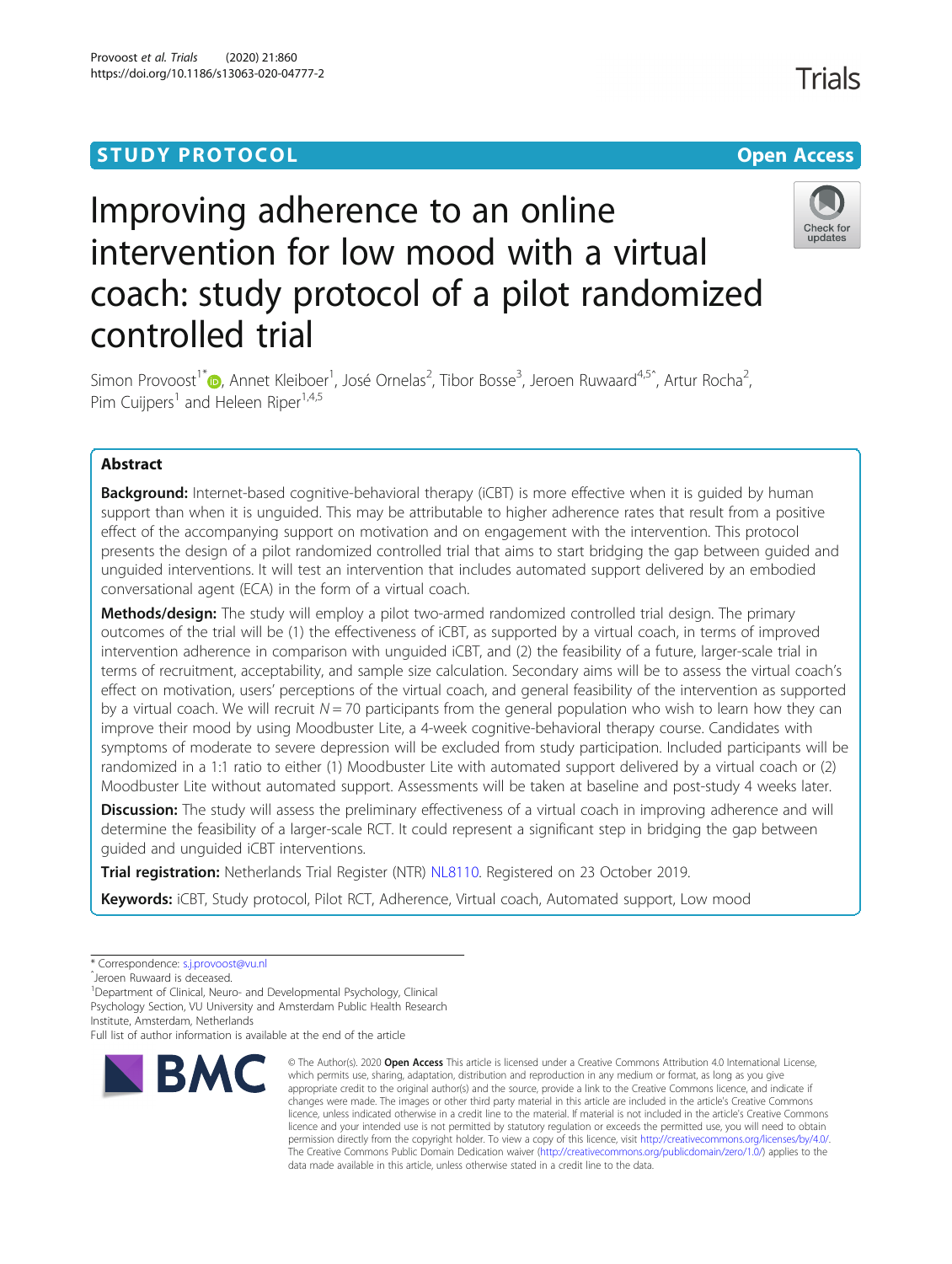# Background

The most widely studied online interventions for depression are those based on cognitive-behavioral therapy (CBT) [[1](#page-9-0)]. Such interventions may be guided or unguided. Guided interventions typically include regular feedback and support by professional health care workers, licensed therapists, or trained volunteers, either via secured email exchange or via messaging systems within the intervention platforms. In shorter interventions, mostly up to eight sessions, support often takes the form of coaching, but in more intensive types of treatment, it may be more therapeutic in nature. Guided interventions have been found more effective in terms of symptom improvement  $[2-5]$  $[2-5]$  $[2-5]$  $[2-5]$  $[2-5]$ . That may be explained by a more positive effect of the guidance on motivation and engagement, and hence on adherence rates [[6,](#page-10-0) [7\]](#page-10-0). However, as guided interventions require the involvement of supportive humans, unguided interventions are potentially more scalable, more accessible, and less expensive  $[8]$  $[8]$  $[8]$ . This study is part of a project to bridge the gap between guided and unguided self-help internet-based CBT (iCBT) interventions for depression, using embodied conversational agents (ECAs) to automate coaching support. ECAs are more or less autonomous and intelligent software entities with a graphical embodiment. They are used to communicate with the user [\[9](#page-10-0)].

The idea of using ECAs in psychological treatment procedures goes back roughly a decade [\[10](#page-10-0)], and a recent scoping review has shown that many different such applications have since been developed for a variety of common mental health disorders [\[11](#page-10-0)]. In the context of depression, ECAs have been proposed for a broad range of applications. For example, ECAs have taken on the role of an interviewer that engages in face-to-face interaction with users to make them feel more comfortable in talking about and sharing distressing information [[12\]](#page-10-0), or the role of a virtual nurse who guides hospital patients with depression through their discharge procedure [[13](#page-10-0)], or that of an empathic therapist who helps people navigate the Beck Depression Inventory questionnaire [\[14\]](#page-10-0). A number of studies have applied ECAs in the context of an iCBT for depression. Study designs varied widely. Martínez-Miranda and colleagues conducted a pilot study in which an ECA supported users throughout a CBT intervention [[15](#page-10-0)]. Their evaluation, involving  $N = 8$ adult participants with mild to moderate depression, focused primarily on the feasibility of the cognitive change model employed by the ECA to regulate its own emotional responses, for example by providing more empathic feedback or facial expressions. In a randomized controlled study by Kelders of an online acceptance and commitment therapy involving  $N = 134$  adults with mild to moderate depression, half of the participants received automated feedback accompanied by a picture of a clinician and the other half received human support [\[7](#page-10-0)]. The study

concluded that, although participants receiving human support were more involved in the intervention than those receiving automated feedback (as scored on the Personal Involvement Inventory  $[16]$  $[16]$ , they were not significantly more adherent in terms of intervention completion. A pilot study by Ring and colleagues aimed to create a oneon-one therapeutic conversation with a virtual counselor [[17](#page-10-0)]. In a pre–post-test study design including  $N = 10$  participants with mild to moderate depression, most users reported that the agent understood their emotions, but no significant improvements in depressive symptoms were found. Another pre–post-test pilot study investigated the acceptability and usability of a user-adapted, ECAsupported interactive platform addressing depression and suicide symptoms in a convenience sample of  $N = 60$  participants [[18](#page-10-0)]. It concluded that system usability and the acceptability of the agent's emotional responses were sufficient for the researchers to continue preparing the system for an initial clinical trial. A study by Fitzpatrick and colleagues looked at the feasibility, acceptability, and preliminary effectiveness of a conversational agent called Woebot, which delivered CBT-based self-help content in a text-based conversational format  $[19]$  $[19]$  $[19]$ ;  $N = 70$  university students who self-identified as experiencing depression and anxiety symptoms were randomized to using Woebot or to reading a book on depression. The intervention group reported significant reductions in depressive symptoms compared with the control group  $(d = 0.44)$ . In another study, Suganuma and colleagues investigated the feasibility and acceptability of an ECA-delivered CBTbased intervention that aimed to determine users' mental and physical status in order to make appropriate behavioral suggestions. A non-clinical intervention group of  $n =$ 191 users was compared with  $n = 263$  study participants who did not use the intervention. The intervention showed some initial effectiveness in terms of mental health improvement [[20](#page-10-0)]. Many of the applications described in this paragraph were judged acceptable and feasible, and some of the studies even showed that positive treatment effects can be accomplished using ECA-based interventions (e.g., [[19](#page-10-0), [20\]](#page-10-0)).

Although the studies just reviewed have shown promising results, most did not focus on ECAs in a supportive role as an adjunct to an iCBT intervention (intervention + ECA), but rather on the ECA as a medium through which iCBT could be delivered (intervention = ECA). In order to strengthen the evidence for the use of ECAs as an adjunct to improve iCBT interventions, a study would need to compare an ECA-supported intervention with the same intervention with either human support or no support. Of the studies cited above, only the one by Kelders [[7\]](#page-10-0) used such a design. That study, however, focused primarily on automated support through text messages, with the support embodied with a picture of a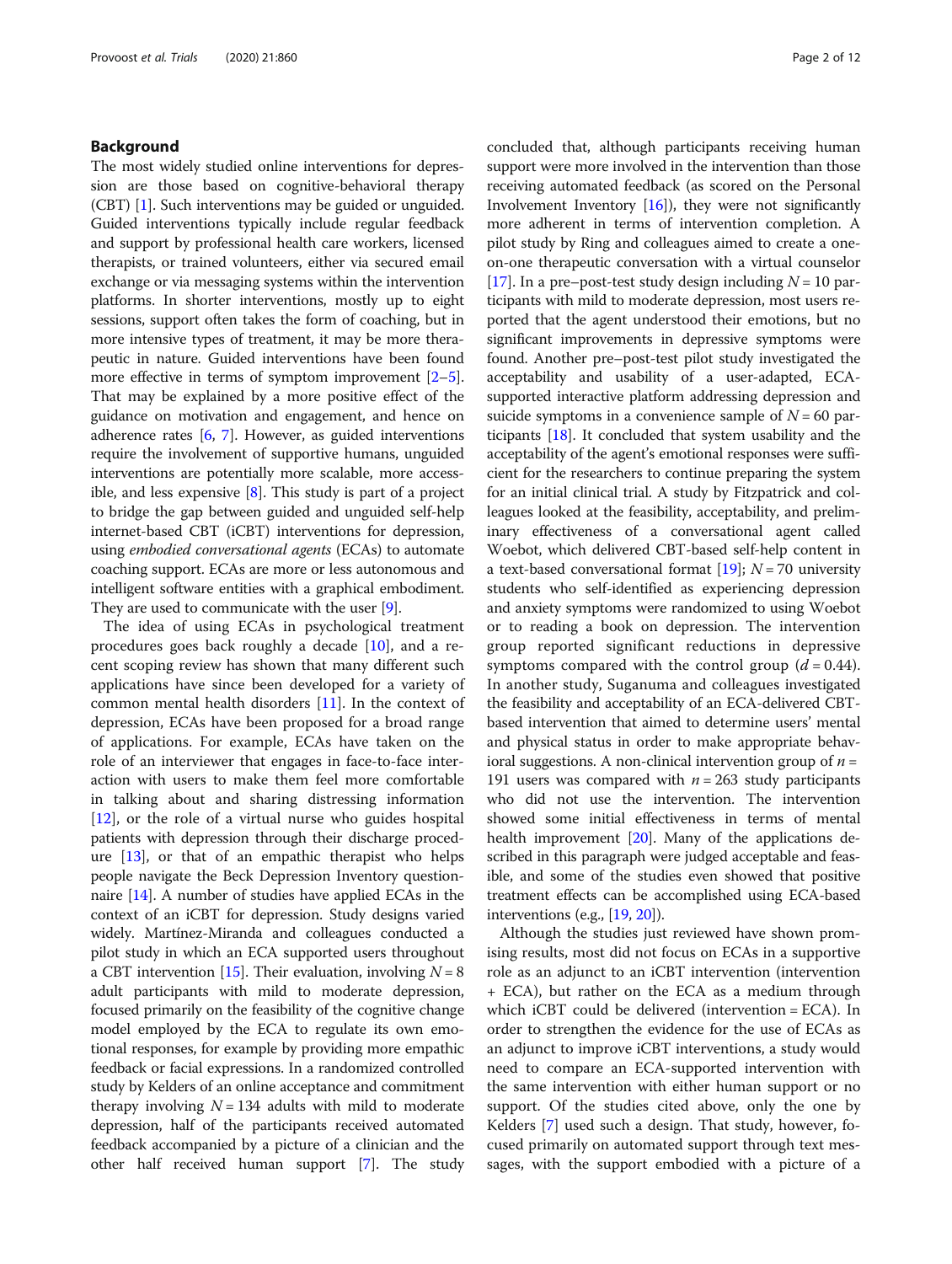clinician. Though this does satisfy our criteria for what an ECA is, we might question how well the results generalize to interventions utilizing more sophisticated ECA technology. We aim to address this gap in the literature by comparing outcomes of participants in an existing intervention with added ECA support (our intervention group) with the outcomes of participants in the same intervention without ECA support (our control group). Our general hypothesis is that by simulating a number of human support factors—specific factors such as motivational interviewing techniques and feedback to CBT exercises and common factors such as empathic communication [[21](#page-10-0)]—an ECA can positively affect motivation and engagement, and thereby adherence rates. This, in turn, may increase the clinical effectiveness of iCBT interventions in which traditional human support is unavailable [\[22\]](#page-10-0). Given the novelty of our approach, which combines an existing iCBT intervention with ECA support, we have opted for a pilot randomized controlled trial, whose primary aims will be to compare adherence rates between the two study groups and to assess the feasibility of a future larger-scale trial. Secondary aims include assessing within- and between-group participant motivation for performing and continuing the intervention, gauging users' acceptance of and perceived relationship with the supportive ECA, and estimating the feasibility of

the entire system in terms of user satisfaction, usability, and preliminary effectiveness.

# Methods/design

# Study design

The study is designed as a pilot non-blinded two-armed randomized controlled trial  $(N = 70)$  in which people with low mood from the general population will be randomly allocated either to an intervention for improving mood with automated support delivered by a virtual coach  $(n = 35)$  or to the same intervention without the automated support ( $n = 35$ ). The study protocol has been approved by the Medical Ethics Committee of the VU University Medical Centre, Amsterdam (registration number 2019.388). Written informed consent will be obtained from all participants. Figure 1 displays the flowchart of the study design in accordance with the SPIRIT guidelines [[23,](#page-10-0) [24](#page-10-0)].

# Assessments

Assessments will be taken after enrollment (T−1), at baseline  $(T_0)$ , and at the end of study participation 4 weeks after baseline  $(T_1)$ . Questionnaires will be self-administered and completed online. Table [1](#page-3-0) provides an overview of the measures employed at specific time points.

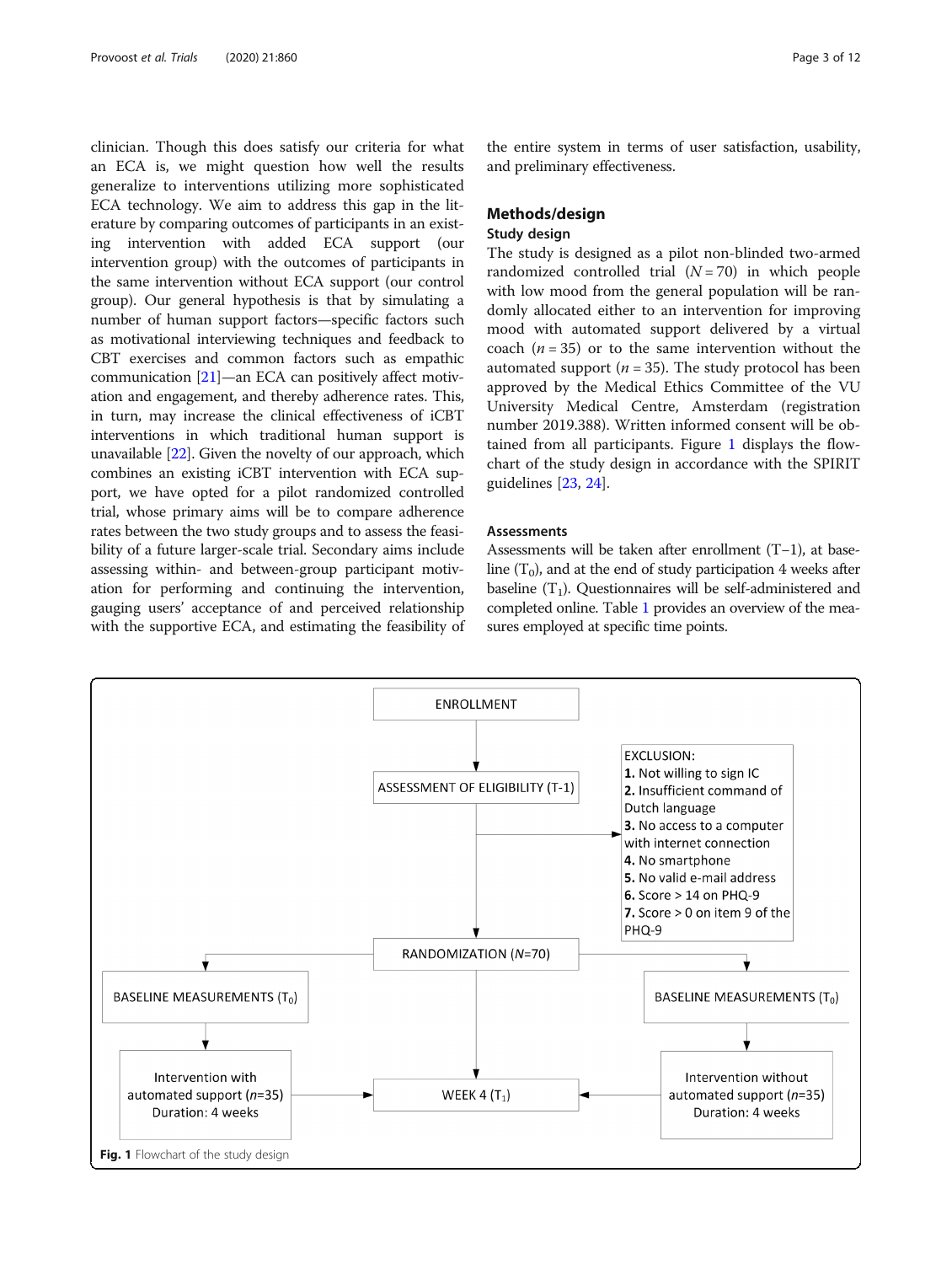| Questionnaire    | Aim                       | Enrollment (T-1) | Allocation $(T_0)$ | Post-study $(T_1)$ |
|------------------|---------------------------|------------------|--------------------|--------------------|
| Mental health    |                           |                  |                    |                    |
| PHQ-9            | Screener                  | X                |                    |                    |
| HADS-D           | Mental health             |                  | X                  | X                  |
| Feasibility      |                           |                  |                    |                    |
| <b>SUS</b>       | System usability          |                  |                    | X                  |
| CSQ-I            | User satisfaction         |                  |                    | X                  |
| Study completion | Reasons for non-adherence |                  |                    | Χ                  |
| Motivation       |                           |                  |                    |                    |
| SMFL             | Current use               |                  | $\times$           | X                  |
| Continued use    | Continued use             |                  |                    | X                  |
| Coach acceptance |                           |                  |                    |                    |
| WAI-SR*          | Relationship              |                  |                    | Χ                  |
| Acceptance*      | Acceptance                |                  |                    | X                  |

<span id="page-3-0"></span>Table 1 Measures administered at each assessment interval

\*Applies to the intervention group only

# Participants

# Inclusion criteria

People from the general population in the Netherlands, aged 18 years or older, will be eligible for recruitment if they express a desire to learn how to improve their mood.

# Exclusion criteria

Candidates will be excluded from the study if they (i) are not willing to sign the informed consent form, (ii) do not have adequate proficiency in the Dutch language, (iii) do not have a computer with internet access, (iv) do not have a smartphone, (v) do not have a valid email address, (vi) have moderate to severe depression, or (vii) are identified as at risk for suicide. The Patient Health Questionnaire-9 (PHQ-9) will be used to assess whether exclusion criteria vi and vii apply. Excluded candidates will receive an email detailing the reason for their exclusion. If exclusion criterion vi applies (a score of 15 or higher on the PHQ-9), they will be advised to contact their general practitioner, and if vii applies (a score of 1 or higher on PHQ-9 item 9), they will also be referred to a national help and crisis line for people at risk of suicide [\(https://www.113.nl\)](https://www.113.nl).

# Recruitment

Participants will be recruited in an open recruitment strategy via advertisements in digital media (Facebook, Google Ads) and [http://www.link2trials.com.](http://www.link2trials.com) Interested persons will be invited to express their interest in participation by filling out a web form, after which they will receive an information brochure and an informed consent form. People who sign the consent form will receive a link to the online screening questionnaire and, once found eligible for participation, will be sent final instructions and login credentials for taking part in the study. Participants will receive 30 euro if they complete the  $T_1$  assessments, irrespective of how much time they have committed to the course. They will be free to discontinue study participation at any time, and participation places no restrictions on their use of alternative sources of help.

# Randomization and blinding

Participants will be randomly assigned by an independent researcher to either Moodbuster Lite with automated support (intervention group) or Moodbuster Lite without automated support (control group). That will take place in a 1:1 ratio and on the basis of a computer-generated block randomization table with random block sizes [\[25\]](#page-10-0). Group allocation cannot be blinded to participants, because a description of the study's research aim—improving intervention adherence with automated support by a virtual coach—must be provided in the information letter; whether or not automated feedback is provided will hence be obvious to participants. The principal investigator, who coordinates the study and conducts the data analysis, will not be blinded to the participants' group allocation.

# Interventions

# Moodbuster Lite

Moodbuster Lite is a 4-week therapeutic course aimed at improving mood. It is a light-weight version of the Moodbuster for Depression intervention [\[26](#page-10-0), [27\]](#page-10-0) and consists of a web-based and a mobile component. Compared to Moodbuster for Depression, which also contains a number of cognitive therapy-based modules, the focus of Moodbuster Lite is on behavioral activation [[28](#page-10-0)]. Through activity scheduling, participants learn to turn a "negative spiral," with few pleasant activities leading to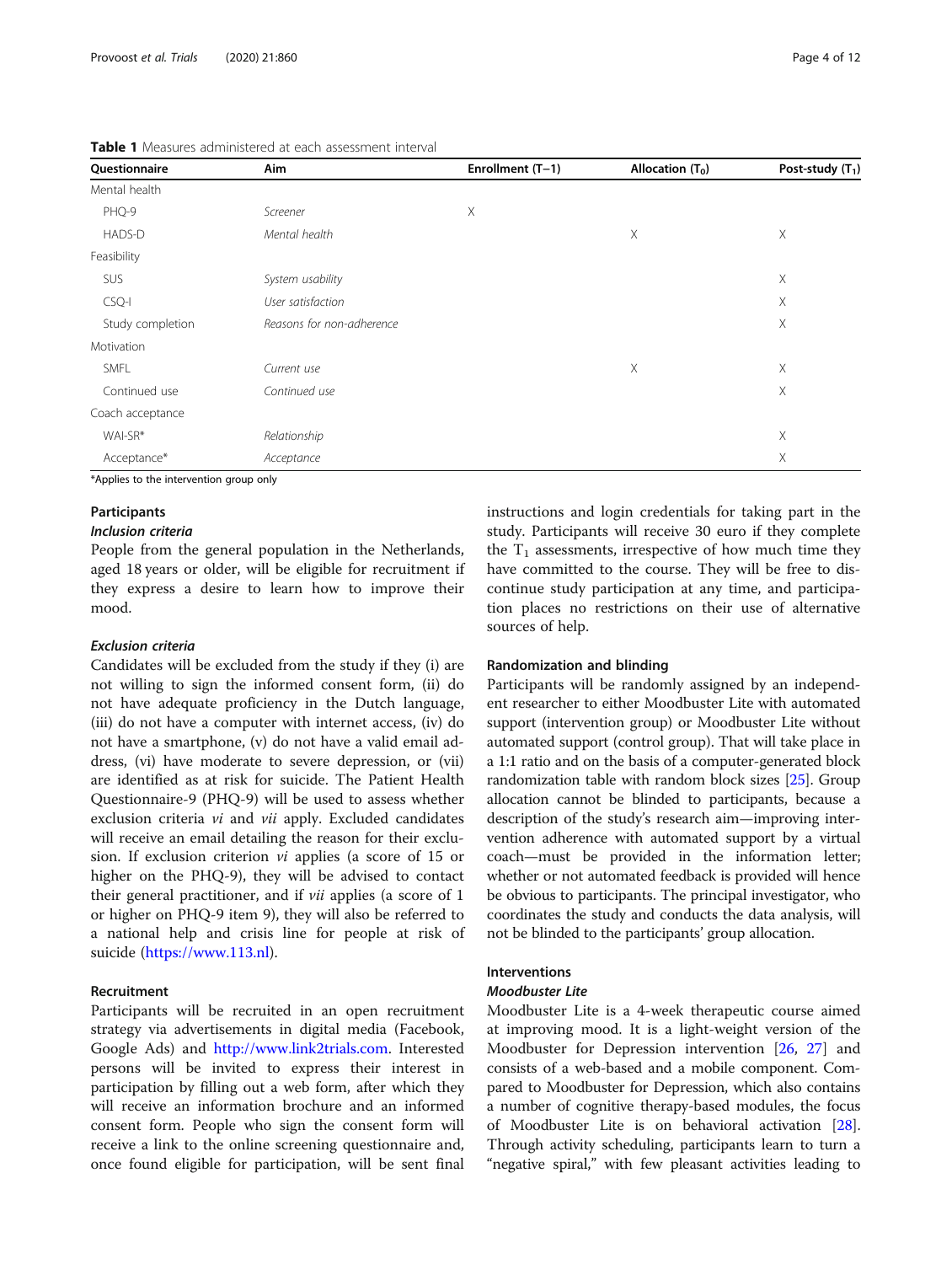few positive stimuli, a low mood, and little incentive to perform more activities, into a "positive spiral," with more pleasant activities leading to more positive stimuli, a better mood, and incentive to remain active. A secure web-based platform provides access to online lessons, homework exercises, a mood graph, and a calendar. A smartphone application, designed for both Android and iOS, prompts participants three times a day with a request to rate their current mood, and an overview of the participant's responses is shown in both the app and the web platform's mood graph. The course consists of three lessons that were adapted from the Moodbuster for Depression intervention to fit the low-mood context of this study: (1) Introduction, (2) Psychoeducation, and (3) Pleasant activities. The first lesson has also been extended with some exercises based on motivational interviewing [\[29](#page-10-0)] to increase participants' motivation for completing the course. For the purpose of the current study, an optional virtual coach has been embedded into the platform to provide automated support at the beginning and the end of every lesson and halfway through lesson 3, the longest lesson. For this study, participants are advised, but not obliged, to complete the intervention in a time span of 4 weeks. On completion, participants retain their access to the platform for about another 5 months. An overview of the intervention is shown in Table 2.

# Automated support

Technical implementation Automated support is delivered by a virtual coach in the form of an ECA. The ECA has been implemented in TyranoBuilder [\[30\]](#page-10-0), a JavaScriptbased software package for the development of visual novels that can be used to implement text-based dialogues with a virtual character. Our choice for TyranoBuilder was strongly motivated by the fact that applications can be exported in a browser format that allows them to be embedded in web pages (Fig. [2\)](#page-5-0).

Embodiment We have embodied the ECA using a single two-dimensional static cartoon-like character, taking into account the following recommendations from the literature on ECAs for motivational and coaching purposes. We have opted for a cartoon-like embodiment, as increased realism is not that important for involvement, distance, and use intentions, and may even set high expectations that the ECA cannot meet [[31\]](#page-10-0). With regard to gender, we have chosen a female embodiment, as that is what people on average prefer [[32](#page-10-0)]. The ECA is endowed with a number of facial expressions (friendly, smiling, compassionate, questioning; see Additional file [1\)](#page-9-0), such that it can convey a sense of empathy  $[33]$  $[33]$ ; we have not given the ECA negative facial expressions [\[34](#page-10-0)]. Finally, the ECA is designed to look as if it could be part of a therapy team, increasing its credibility by giving it a semi-formal friendly appearance and placing it before a background reminiscent of a therapy office [[35\]](#page-10-0).

Conversations The conversations have been designed in collaboration with a licensed therapist and are based on guidelines for e-coaching [[35\]](#page-10-0) and principles of motivational interviewing [\[29](#page-10-0)]. Some examples of guidelines for providing feedback we have applied are to (1) use correct greetings and closings; (2) use communication skills such as beginning a message with a compliment; (3) structure feedback, for example by not giving feedback on more than two subjects; (4) refer to things the participants have done, such as completing exercises or recording their moods; and (5) keep text readable by using short, clear sentences. With regard to the motivational interviewing, we have focused on increasing an individual's willingness to change behavior, as well as on their confidence in their ability to do so, both of which are important for being "ready" to change. Baseline values of a participant's willingness to change and confidence in their ability to do so are established using the importance and confidence ruler exercises in lesson 1 of the intervention. If importance or confidence is low, the virtual coach presents specific exercises aimed either at increasing the discrepancy between a participant's goals and their current behavior and emphasizing the importance of change, or at enhancing a participant's selfefficacy and emphasizing confidence in their ability to change. These elements have been incorporated into all the conversations except the introductory and final ones, thus providing us with the general conversation structure shown in Table [3](#page-5-0). Conversations after each lesson always take place, focused on providing feedback, while conversations before a lesson take place only if motivation is considered low or if the previous lesson received a negative evaluation. Such evaluations can be given by free text input at the end of each lesson, and a sentiment

Table 2 Overview of the Moodbuster Lite course as used in this pilot RCT

|                                  | Lesson 1     | Lesson 2        | Lesson 3            |
|----------------------------------|--------------|-----------------|---------------------|
| <b>Topic</b>                     | Introduction | Psychoeducation | Pleasant activities |
| Time frame                       | Week 1       | Week 1          | Weeks 2-4           |
| Length                           | 22 pages     | 11 pages        | 17 pages            |
| Conversations with virtual coach |              | $ -2$           | $2 - 3$             |
|                                  |              |                 |                     |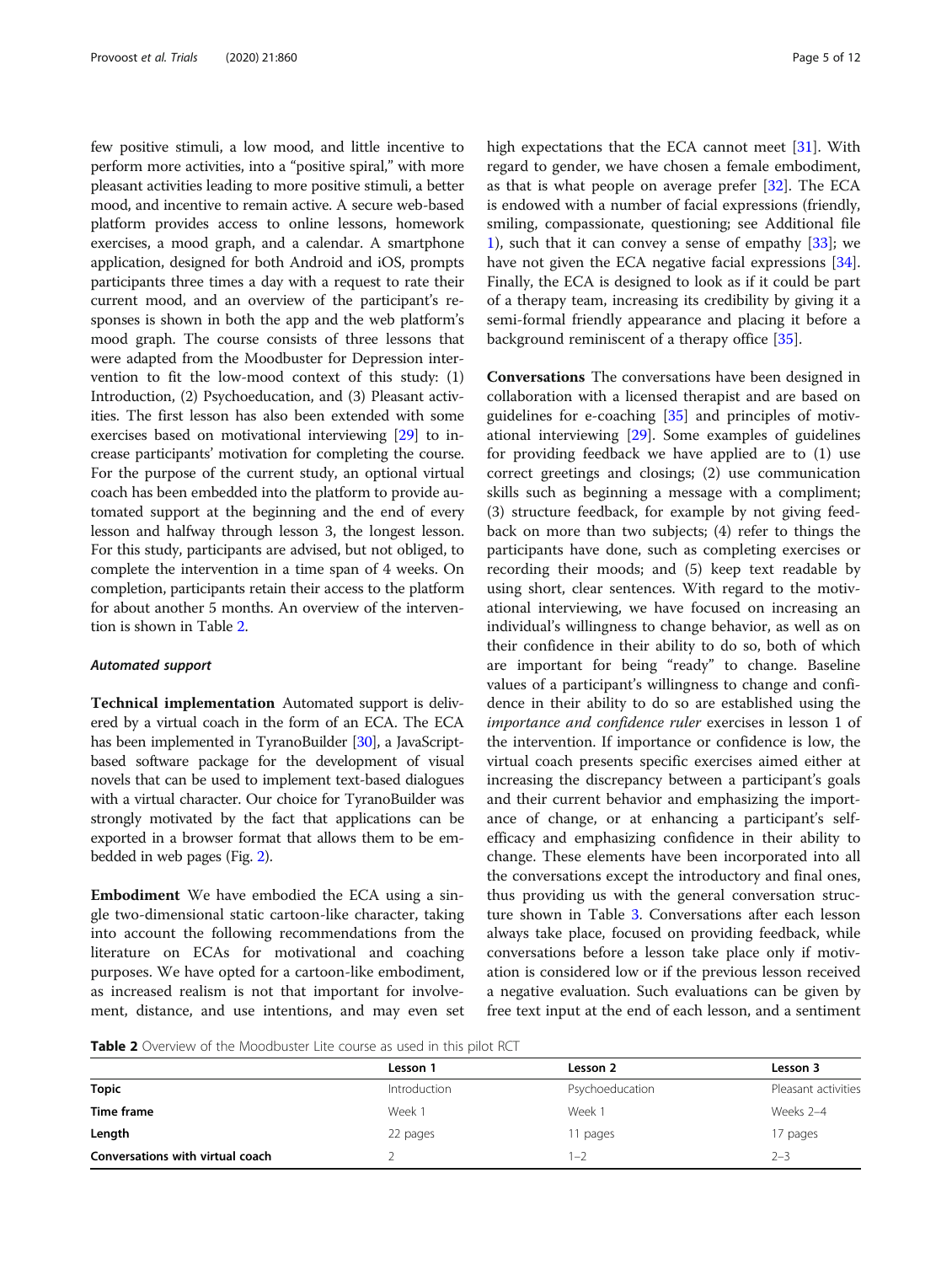<span id="page-5-0"></span>

analysis algorithm [[36\]](#page-10-0) is used to determine its valence (negative or positive).

Conversation trees The conversations take place through text-based messages appearing beneath the virtual coach (see Fig. 2), and the user can proceed through the conversations by clicking the mouse button, or now and then by selecting or providing an answer when asked a question. Although much progress is currently being made in speech and natural language processing, we decided to represent our dialogues in textual conversation trees for several reasons: (1) speech and natural language processing are still far from flawless; (2) automatic interpretation and accurate response to semantic content are difficult; (3) conversation trees can be more easily interpreted by domain experts such as clinical psychologists; (4) conversation trees are deterministic, meaning that there is an exhaustive set of possible conversations that can be checked for inconsistencies; and (5) certain paths through the tree can be made conditional, for example based on an answer to an earlier question in the lesson or conversation, thus enabling conversations to be personalized. For illustrative purposes, Fig. [3](#page-6-0) shows an

excerpt from one of the conversation trees. The diamond represents a decision point in the conversation tree, rectangles represent utterances by the virtual coach, and circles indicate the corresponding facial expressions. The excerpt compares the latest confidence and willingness ratings provided by the user. If both values are higher than 6, the confidence and importance work is skipped. If one value is 6 or lower, the user is asked to re-evaluate the lower rating, prioritizing willingness over confidence, after which the tree continues with a suitable exercise. Additional file [2](#page-9-0) provides additional information about the variables used in this excerpt.

# Trial organization

The study is run from VU University Amsterdam, with no other study centers participating. The principal investigator is responsible for coordinating the study, which includes the recruitment of participants and the informed consent procedure, responding to questions and requests from (potential) participants, providing participants with access to the study materials, monitoring participants throughout the study, handling participant reimbursements, data collection, and reporting on the progress of

Table 3 The differential stages in the conversations

| Stage          | Before the lesson                           | After the lesson              |  |
|----------------|---------------------------------------------|-------------------------------|--|
|                | Greeting                                    | Greeting                      |  |
| $\overline{2}$ | Compliment or positive note                 | Compliment or positive note   |  |
| $\overline{3}$ | Reflection on evaluation of previous lesson | Reflection on current lesson  |  |
| $\overline{4}$ | Re-evaluation of confidence or willingness  | Confidence or importance work |  |
| 5              | Reference to current lesson                 | Reference to next lesson      |  |
| 6              | Goodbye                                     | Goodbye                       |  |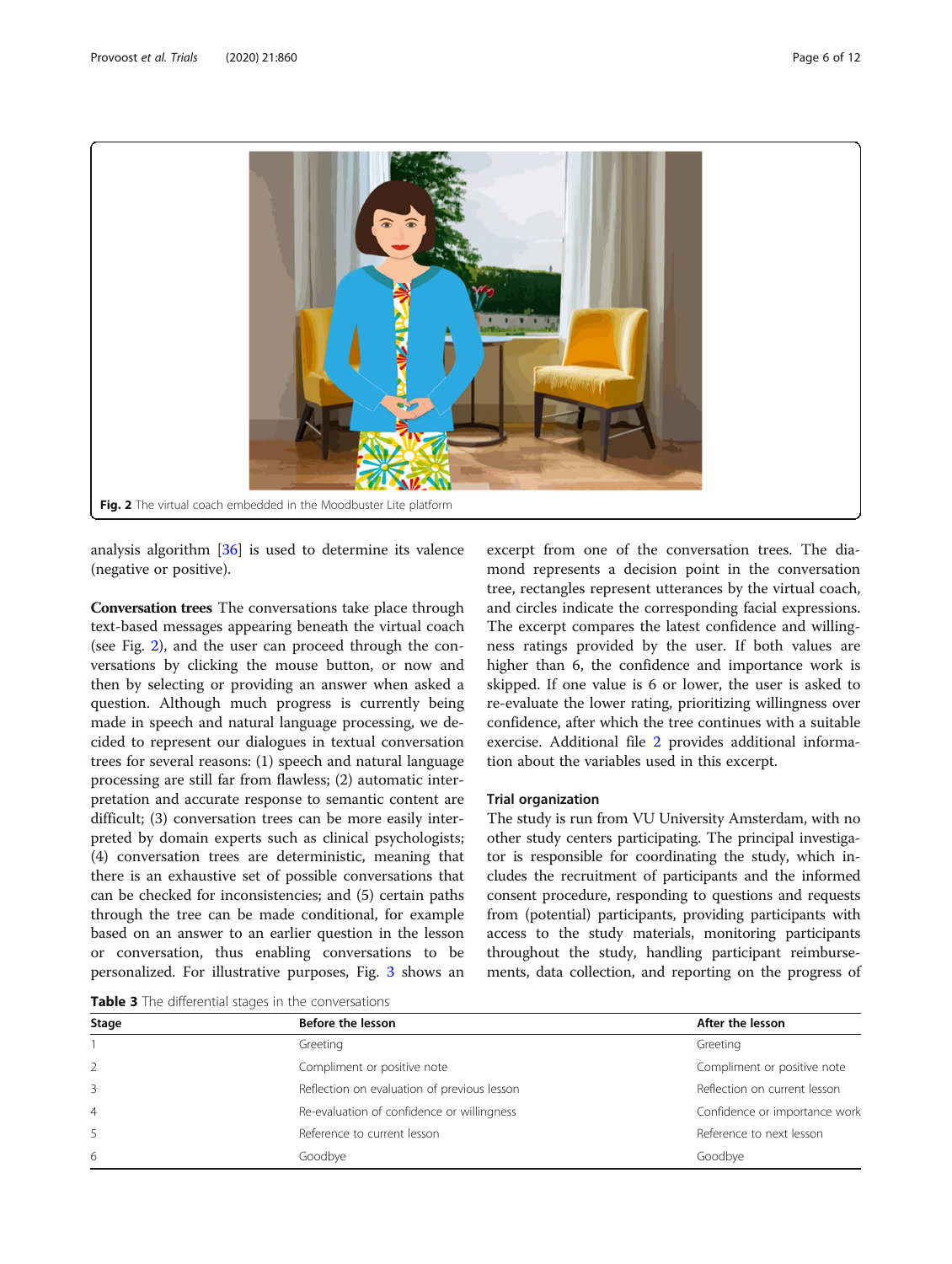

<span id="page-6-0"></span>

the study to the steering committee members and medical ethical committee. The steering committee (see title page for members) agreed on the final version of this protocol and is responsible for reviewing the progress of the study, and for agreeing on changes to the protocol or study materials, if necessary, to keep the study running properly. Meetings of the steering committee are scheduled when necessary. The trial management committee is composed of the principal investigator and project leader. It is responsible for the study planning, organization of steering committee meetings, reporting to the medical ethical committee of study progress, maintenance of the trial master file, budget administration, and data verification. The trial management committee meets on a monthly basis. An IT team is responsible for the maintenance of the intervention platform and data collection from the platform. As this is a relatively small pilot study, there is no Stakeholder and Public Involvement Group.

Earlier large-scale research using the Moodbuster platform did not result in any known serious adverse events (SAEs) or serious adverse device events (SADEs). If SAEs or SADEs do occur, they will be discussed in the research team and reported to the Dutch Health and Youth Care Inspectorate. Any other adverse events reported spontaneously by the participants or observed by the investigators will be recorded. Due to the low-risk nature of the study, there is no anticipated harm and compensation for trial participation. Participants can contact an independent researcher if they run into issues during the study, and a licensed psychiatrist can be consulted in case issues of a medical or mental health related nature arise.

Significant amendments to the study protocol will be communicated to the medical ethical committee that approved the study, and an update will be made to the study information in the Dutch Trial Registry. Results will be published in a peer-reviewed journal and reported to the medical ethical committee that approved the study.

# Primary outcome measures Adherence

The primary outcome measure will be intervention adherence. According to the definition we have adopted, "adherence" describes the extent to which individuals are exposed to the content of the intervention [\[37\]](#page-10-0). Previously, this has been operationalized by dividing the number of completed sessions or modules by the maximum number [[38](#page-10-0)], but because our 3-lesson course is relatively short, we will use the completed and maximum numbers of pages that make up the lessons. Including conversations with the coach, lesson 1 has 22 pages (20 in the control condition), lesson 2 has 13 (11 in the control condition), and lesson 3 has 20 pages (17 in the control condition). As a secondary way of measuring adherence, we will look at the ecological momentary assessment of mood via the smartphone application, whereby (similarly to adherence to the intervention content) we will operationalize adherence as the number of mood assessments made divided by the maximum possible number. There will be three mood assessments every day, meaning that participants can answer a maximum of 84 mood rating requests during the 4 weeks of the study.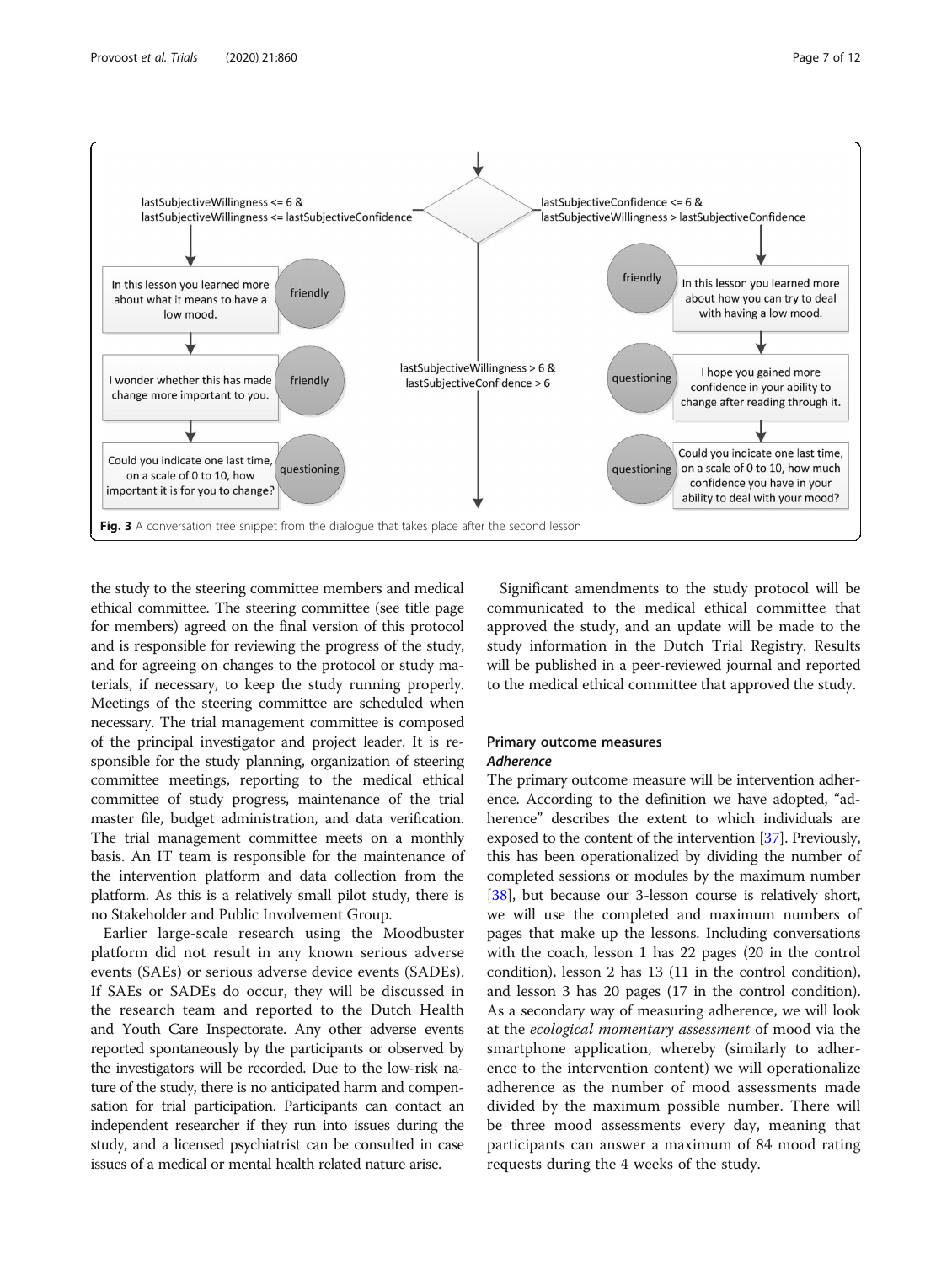# Secondary outcome measures Motivation

Motivation for taking part in the intervention will be assessed in both groups by the Short Motivation Feedback List (SMFL) [\[39](#page-10-0)]. It consists of eight 10-point Likert-scale items ranging from "completely disagree" to "completely agree," designed to capture the level and type (external, introjected, or identified) of a patient's treatment motivation. The SMFL is based on selfdetermination theory [\[40](#page-10-0)] and has been found to have a congeneric reliability ranging from 0.81 to 0.93 [\[39](#page-10-0)]. There are two different versions. The pre-intervention version will be assessed at baseline  $(T_0)$  and the postintervention version after 4 weeks  $(T_1)$ . Motivation to continue using the intervention will be assessed by a single statement, "I intend to continue using the platform to schedule and perform activities," assessed on a 5 point Likert scale ranging from "completely disagree" to "completely agree."

# Relationship with the coach

After study completion  $(T_1)$ , participants in the intervention group will assess their relationship with the virtual coach on the Bond scale of the Revised Short Version of the Working Alliance Inventory (WAI-SR) [\[41](#page-10-0), [42](#page-11-0)]. The WAI-SR rates the quality of the therapeutic relationship with the virtual coach, and it has been adjusted to our context by replacing the name of the therapist with the word "coach." The Bond scale consists of four 5-point Likert-scale items ranging from 1 (seldom) to 5 (always). The final raw score may range from 4 to 20, with higher scores indicating a better bond between participant and coach. The psychometric properties of the questionnaire are satisfactory [[42\]](#page-11-0).

# Acceptance of the coach

Acceptance of the virtual coach will be assessed in the intervention group after 4 weeks  $(T_1)$  using a set of six 7-point Likert-scale items. This scale has been previously used to measure attitudes toward a virtual discharge nurse [\[13](#page-10-0)] and has been adjusted to our context of iCBT. An overview of the items is provided in Table 4. Participants are asked to elaborate on their answers to each of these questions in an open text format.

# System usability

Usability of the platform will be assessed after week 4  $(T_1)$  by the System Usability Scale (SUS) [\[43](#page-11-0)]. The SUS is composed of ten 5-point Likert-scale items with response options ranging from 0 (strongly disagree) to 4 (strongly agree). Total scores are converted to a scale ranging from 0 to 100, where higher scores are indicative of higher platform usability. The SUS is considered a reliable instrument, and scores higher than 68 indicate "good" usability [[44\]](#page-11-0).

# User satisfaction

User satisfaction with the web-based intervention will be assessed by the Client Satisfaction Questionnaire for internet-based interventions (CSQ-I) [\[45](#page-11-0)], an adaptation of the original CSQ [[46](#page-11-0)]. The CSQ-I is composed of eight 4-point Likert-scale items with response options ranging from "does not apply to me" to "applies to me." Total scores range from 8 to 32, with higher scores indicating greater client satisfaction. The CSQ-I has been found to be a reliable instrument [\[45](#page-11-0)].

# Mental health status

Mental health status will be assessed using the Depression subscale of the Hospital Anxiety and Depression Scale (HADS-D) [[47\]](#page-11-0), consisting of seven items, each assessed on a 3-point scale. Total scores range from 0 to 21, and higher scores indicate more severe depression symptoms. An often used cutoff score for the HADS-D is 8 or higher, standing for "relevant symptoms of depression." The HADS has been shown to be a reliable and valid instrument in various populations [\[48\]](#page-11-0).

Table 4 Self-report measures of attitudes toward the virtual coach

| Measure      | <b>Ouestion</b>                                                                                | Likert-scale extremes                                         |  |  |
|--------------|------------------------------------------------------------------------------------------------|---------------------------------------------------------------|--|--|
| Satisfaction | How satisfied were you with the virtual coach?                                                 | Not at all-Very satisfied                                     |  |  |
| Usability    | How easy was it talking to the virtual coach?                                                  | Easy-Difficult                                                |  |  |
| Continue     | How much would you like to continue working<br>with the virtual coach if the course continued? | Not at all-Very much                                          |  |  |
| Relationship | How would you characterize your relationship<br>with the virtual coach?                        | Complete stranger-Close friend                                |  |  |
| Preference   | Would you rather have followed the course with<br>or without the virtual coach?                | Definitely prefer no coach-Definitely<br>prefer virtual coach |  |  |
| Adherence    | How likely is it that you will follow the virtual<br>coach's advice?                           | Not at all likely-Very likely                                 |  |  |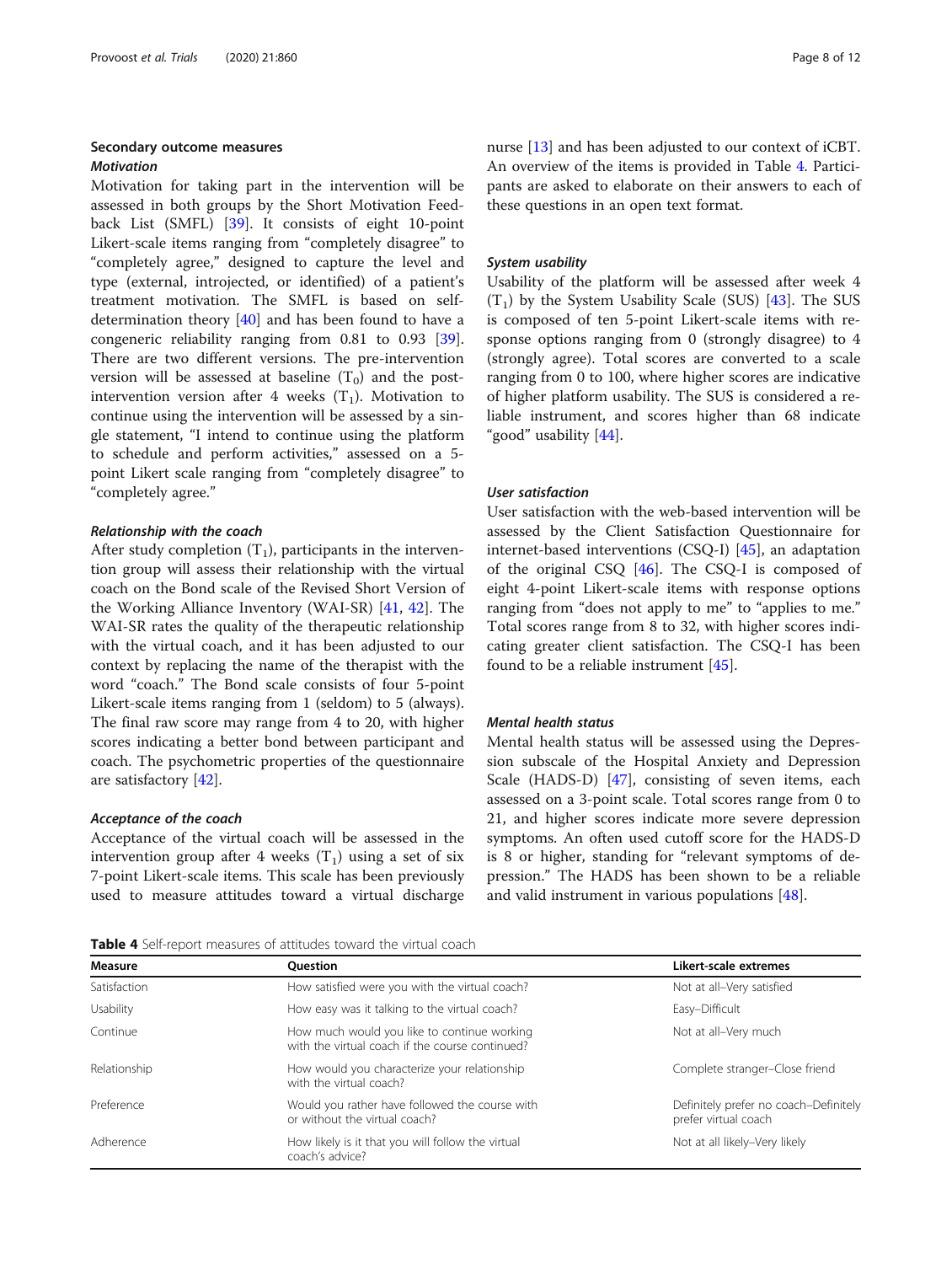# Mood

Participants' mood will be assessed through ecological momentary assessments on a smartphone application that works on both Android and iOS systems. The application prompts participants three times a day to rate their mood on a scale of 1 to 7 (see Additional file [3](#page-9-0)).

# Reasons for non-adherence

At the end of the study, at  $T_1$ , participants will be asked online whether they completed the intervention and used it for the full duration of the study. If their response is negative, they will be asked to provide a rationale for not having completed the intervention or the study.

# Level of engagement with the intervention

The third lesson is designed to stimulate users to schedule, perform, and evaluate pleasant activities. The number of these activities over time is assessed through log file analysis. Whether participants keep scheduling and recording activities for the duration of the study is an indicator of their engagement with the course, and of whether it has managed to make them more active.

# Other measures

Screening for mental health issues will be performed before group allocation (T−1) using the Patient Health Questionnaire-9 (PHQ-9) [[49](#page-11-0)], in order to deter people with more severe issues from taking part in the study. The PHQ-9 is composed of nine statements, each scored on a scale of 0 (not at all) to 3 (almost every day). Total scores range from 0 to 27, with higher scores indicating more severe depression, and scores over 14 moderate to severe depression (see the "[Exclusion criteria](#page-3-0)" section above). The PHQ-9 is considered to have good psychometric properties [\[50](#page-11-0)].

# Sample size

Since this study is a first in its sort, we know of no literature that indicates what effect size could be expected. Following the recommendation of Teare and colleagues [[51\]](#page-11-0), we plan to recruit 70 participants to determine the group means and standard deviations required for an estimation of the effect and sample sizes in a future RCT.

# Statistical analysis

# Primary analysis

The primary analysis will focus on the preliminary effectiveness of the virtual agent with respect to intervention adherence, as assessed in terms of intervention completion and mood recording response rates. Intervention completion will be assessed by calculating point estimates with corresponding 95% confidence intervals for both the intervention and the control group; a general linear model will be used to estimate the preliminary effect at the alpha < 0.05 significance level. That information will enable us to calculate the sample size required for observing a similar intervention effect in a larger RCT. To assess the mood recording response rate, we will conduct a logistic mixed-effects analysis to determine variations in adherence over time, following a similar analysis we performed in a previous ecological momentary assessment study [\[52](#page-11-0)].

# Secondary analysis

All secondary study parameters will be assessed with descriptive analysis, with formal tests merely serving to gain an estimation of possible group differences. Group differences will all be represented by point estimates and 95% confidence intervals. Within-group changes (pre– post,  $T_0 - T_1$ ) in motivation for taking part in the intervention (on the SMFL) and in mental health status (HADS-D) will also be tested formally with a mixedeffects model to estimate a time  $\times$  group interaction effect and individual differences. Additionally, usability (SUS) and user satisfaction (CSQ-I) scores will be compared with the established benchmarks. Mood as measured by the smartphone records, and scheduled and recorded activities as measured in the platform, will only be analyzed descriptively. No subgroup analyses will be performed.

# Data management

On the informed consent form, participants will be asked if they agree to the use of their data in future research on the same topic at VU University, and to their data being shared with regulatory authorities when required. This trial does not involve the collection of biological specimens for storage. All raw data will be stored on a secure local server at the VU University in Amsterdam, which is regularly backed up. Paper-based documents will be stored in a keycard-secured archive at the Department of Clinical, Neuro- and Developmental Psychology. All participants will be de-identified upon randomization by linking their participant number to a random study participant code. In the study, participants will be referred to exclusively by that participant code, and the document linking the two numbers will be destroyed once the study is over and results have been disseminated. Because this study is relatively small and investigator-initiated, no data monitoring committee or auditing process is required. Because we do not expect serious negative outcomes for the participants, we do not conduct an interim analysis and there are no subsequent formal stopping rules.

# **Discussion**

The study described in this protocol paper is a pilot randomized controlled trial that will compare an unguided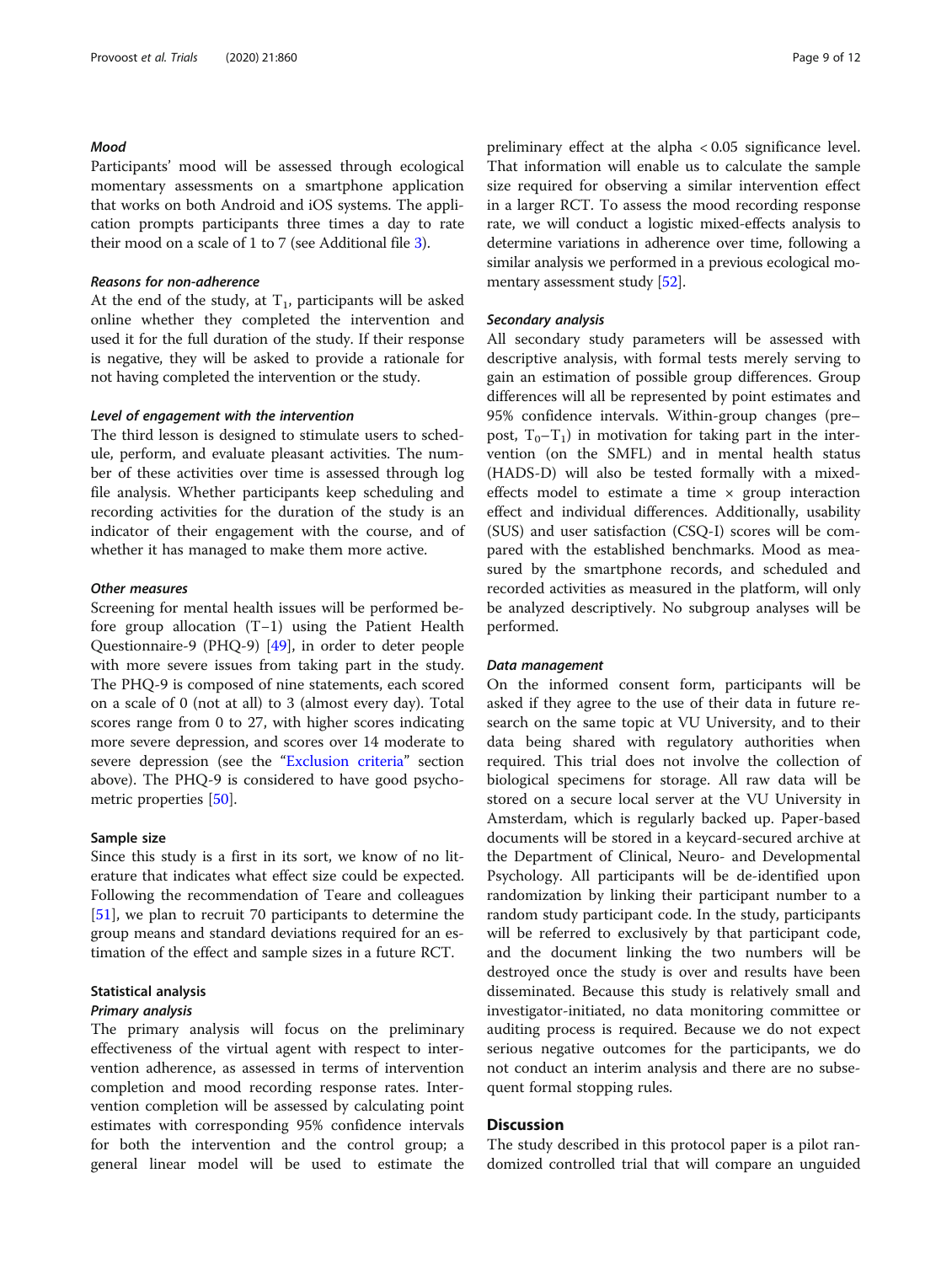<span id="page-9-0"></span>intervention for low mood with the same intervention with additional automated guidance provided in the form of a virtual coach. The main goal is to gain an estimate of the effectiveness of the virtual coach in terms of improving adherence to the intervention. That will help determine the feasibility and necessity of a future largerscale trial.

Many studies have shown that online interventions that include human guidance are generally more effective than ones that do not. Human therapists or coaches that can provide such guidance are not always available, however, and the time of trained therapists is especially costly. Existing rules and protocols about providing guidance can be programmed into the interventions themselves so as to be automatically safeguarded. Moreover, automated support through ECAs enables human support factors such as empathy to be delivered more effectively. Automated support could improve adherence rates of guided, and especially of unguided, web-based interventions and could thus improve their effectiveness.

While ECAs have been shown in many studies to be a feasible and acceptable technology in the domain of clinical psychology, very few applications have so far moved beyond the piloting phase. That is also the case for ECAs in iCBT contexts, where studies up to now have either been underpowered, have lacked control groups that set apart the ECA as the active ingredient, or have lacked depth in terms of underlying ECA technology. This study addresses these gaps in the literature in the following ways: (1) we designed a virtual coach that delivers automated support to iCBT for low mood, (2) we embedded it in an existing platform so that the platform can be used either with or without the ECA, and (3) we will estimate the effectiveness of a virtual coach in improving adherence and determine the parameters required for a proper RCT sample size calculation. Despite the technical limitations that come with embedding an ECA in an existing intervention platform, our virtual coach satisfies the criteria for an ECA—graphical embodiment, communicating with the user, and applying a form of reasoning—and conforms to recommendations from the literature. As a result, this study could represent a significant step in bridging the gap between guided and unguided iCBT interventions.

# Trial status

Protocol version Version 1.0, 25 October 2019

# Recruitment

Start date: 1 January 2021 End date: 30 June 2021

# Supplementary information

Supplementary information accompanies this paper at [https://doi.org/10.](https://doi.org/10.1186/s13063-020-04777-2) [1186/s13063-020-04777-2](https://doi.org/10.1186/s13063-020-04777-2).

Additional file 1. The four different expressions of the virtual coach: friendly, smiling, compassionate, questioning (left to right).

Additional file 2. Additional information about the variables used in the conversation tree excerpt depicted in Fig. 3.

Additional file 3. Screenshot of the Moodbuster smartphone application.

#### Acknowledgements

The authors would like to express their sincere thanks to Ms. Marleen Swenne for her help with designing the virtual coach, and to Mr. Ward van Breda for his help with the sentiment analysis algorithm.

#### Authors' contributions

SP is the principal investigator and trial coordinator. SP and AK adjusted the intervention. SP, AK, and TB designed the virtual coach. SP implemented the virtual coach. JO and AR integrated the virtual coach with Moodbuster Lite and made all the necessary changes on the platform. SP, HR, JR, and AK designed the trial. SP, HR, JR, and AK contributed to the development of the trial protocol. SP, AK, JO, TB, AR, PC, and HR have made substantial revisions to this paper. The authors read and approved the final manuscript.

# Funding

This study is funded by an EU INTERREG grant for the E-Mental Health Innovation and Transnational Implementation Platform North West Europe (eMen) project. The funder had and has no role in the intervention development; the study design; the collection, management, analysis, and interpretation of the data; the writing of the report; or the decision to submit the report for publication.

# Availability of data and materials

Anonymized data used for statistical analysis will be published with the results paper and archived in a public data repository. Study materials such as the intervention content and informed consent form will be shared with other researchers upon reasonable request.

#### Ethics approval and consent to participate

The protocol for this study was approved by the Medical Ethics Committee of the VU University Medical Centre, Amsterdam, with registration number 2019.388.

# Consent for publication

Not applicable

### Competing interests

The authors declare that they have no competing interests.

#### Author details

<sup>1</sup>Department of Clinical, Neuro- and Developmental Psychology, Clinical Psychology Section, VU University and Amsterdam Public Health Research Institute, Amsterdam, Netherlands. <sup>2</sup>Institute for Systems and Computer Engineering, Technology and Science, Porto, Portugal. <sup>3</sup>Behavioural Science Institute, Radboud University, Nijmegen, Netherlands. <sup>4</sup> Department of Psychiatry, Amsterdam UMC, Location VU University Medical Centre, and Amsterdam Public Health Research Institute, Amsterdam, Netherlands. <sup>5</sup>GGZ inGeest Specialized Mental Health Care, Amsterdam, Netherlands.

# Received: 26 December 2019 Accepted: 29 September 2020 Published online: 16 October 2020

# References

1. Cuijpers P, Berking M, Andersson G, Quigley L, Kleiboer A, Dobson KS. A meta-analysis of cognitive-behavioural therapy for adult depression, alone and in comparison with other treatments. Can J Psychiatr. 2013;58(7):376– 85. [https://doi.org/10.1177/070674371305800702.](https://doi.org/10.1177/070674371305800702)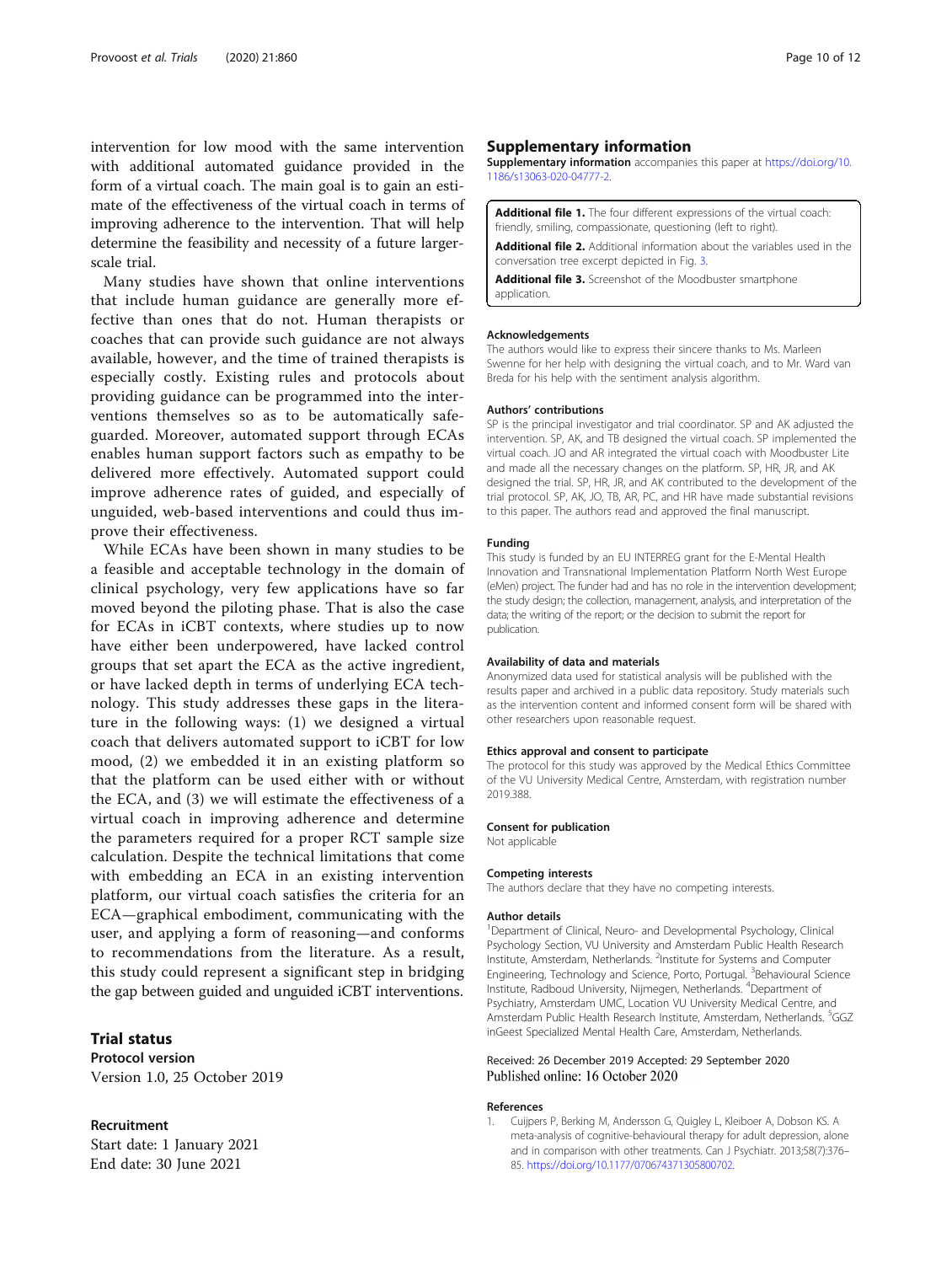- <span id="page-10-0"></span>2. Richards D, Richardson T. Computer-based psychological treatments for depression: a systematic review and meta-analysis. Clin Psychol Rev. 2012; 32(4):329–42. [https://doi.org/10.1016/j.cpr.2012.02.004.](https://doi.org/10.1016/j.cpr.2012.02.004)
- Spek V, Cuijpers P, Nyklícek I, Riper H, Keyzer J, Pop V. Internet-based cognitive behaviour therapy for symptoms of depression and anxiety: a meta-analysis. Psychol Med. 2007;37(3):319–28. [https://doi.org/10.1017/](https://doi.org/10.1017/S0033291706008944) [S0033291706008944.](https://doi.org/10.1017/S0033291706008944)
- 4. Johansson R, Andersson G. Internet-based psychological treatments for depression. Expert Rev Neurother. 2012;12(November):861–70. [https://doi.](https://doi.org/10.1586/ern.12.63) [org/10.1586/ern.12.63](https://doi.org/10.1586/ern.12.63).
- 5. Karyotaki E, Furukawa TA, Efthimiou O, Riper H, Cuijpers P. Guided or self-guided internet-based cognitive–behavioural therapy (iCBT) for depression? Study protocol of an individual participant data network meta-analysis. BMJ Open. 2019;9(6):e026820. [https://doi.org/10.1136/](https://doi.org/10.1136/bmjopen-2018-026820) [bmjopen-2018-026820.](https://doi.org/10.1136/bmjopen-2018-026820)
- Mohr DC, Cuijpers P, Lehman K. Supportive accountability: a model for providing human support to enhance adherence to eHealth interventions. J Med Internet Res. 2011;13(1):e30. <https://doi.org/10.2196/jmir.1602>.
- 7. Kelders SM. Involvement as a working mechanism for persuasive technology. In: MacTavish T, Basapur S, editors. Persuasive technology SE - 1. Cham: Springer International Publishing; 2015. p. 3–14. (Lecture Notes in Computer Science; vol. 9072). [https://doi.org/10.1007/978-3-319-20306-5\\_1.](https://doi.org/10.1007/978-3-319-20306-5_1)
- Riper H, Andersson G, Christensen H, Cuijpers P, Lange A, Eysenbach G. Theme issue on e-mental health: a growing field in internet research. J Med Internet Res. 2010;12(5):e74. <https://doi.org/10.2196/jmir.1713>.
- 9. Ruttkay Z, Dormann C, Noot H. Embodied conversational agents on a common ground. In: Ruttkay Z, Pelachaud C, editors. From brows to trust: evaluating embodied conversational agents. Netherlands: Springer; 2004. p. 27–66. (Human-Computer Interaction Series; vol. 7). [https://doi.org/10.1007/](https://doi.org/10.1007/1-4020-2730-3_2) [1-4020-2730-3\\_2.](https://doi.org/10.1007/1-4020-2730-3_2)
- 10. Bickmore T, Gruber A. Relational agents in clinical psychiatry. Harv Rev Psychiatry. 2010;18:119–30. <https://doi.org/10.3109/10673221003707538>.
- 11. Provoost S, Lau HM, Ruwaard J, Riper H. Embodied conversational agents in clinical psychology: a scoping review. J Med Internet Res. 2017;19(5):e151. [https://doi.org/10.2196/jmir.6553.](https://doi.org/10.2196/jmir.6553)
- 12. Devault D, Artstein R, Benn G, Dey T, Fast E, Gainer A, et al. SimSensei kiosk : a virtual human interviewer for healthcare decision support. Int Conf Auton Agents Multi-Agent Syst Int Found Auton Agents Multiagent Syst. 2014;(1): 1061–8. [https://doi.org/10.1016/j.imavis.2005.08.005.](https://doi.org/10.1016/j.imavis.2005.08.005)
- 13. Bickmore TW, Mitchell SE, Jack BW, Paasche-Orlow MK, Pfeifer LM, Odonnell J. Response to a relational agent by hospital patients with depressive symptoms. Interact Comput. 2010;22(4):289–98. [https://doi.org/10.1016/j.](https://doi.org/10.1016/j.intcom.2009.12.001) [intcom.2009.12.001](https://doi.org/10.1016/j.intcom.2009.12.001).
- 14. Pontier M, Siddiqui GF. A virtual therapist that responds empathically to your answers. In: Intelligent virtual agents. Berlin, Heidelberg: Springer Berlin Heidelberg; 2008. p. 417–25. (IVA '08; vol. 5208 LNAI). [https://doi.org/10.](https://doi.org/10.1007/978-3-540-85483-8_42) [1007/978-3-540-85483-8\\_42.](https://doi.org/10.1007/978-3-540-85483-8_42)
- 15. Martínez-Miranda J, Bresó A, García-Gómez JM. Look on the bright side: a model of cognitive change in virtual agents. In: Bickmore T, Marsella S, Sidner C, editors. Intelligent virtual agents SE - 37: Springer International Publishing; 2014. p. 285–94. (Lecture Notes in Computer Science; vol. 8637). [https://doi.org/10.1007/978-3-319-09767-1\\_37.](https://doi.org/10.1007/978-3-319-09767-1_37)
- 16. Zaichkowsky JL. The personal involvement inventory: reduction, revision, and application to advertising. J Advert. 1994;23(4):59–70. [https://doi.org/10.](https://doi.org/10.1080/00913367.1943.10673459) [1080/00913367.1943.10673459](https://doi.org/10.1080/00913367.1943.10673459).
- 17. Ring L, Bickmore T, Pedrelli P. An affectively aware virtual therapist for depression counseling. ACM SIGCHI Conf Hum Factors Comput Syst Work Comput Ment Heal. 2016. [http://relationalagents.com/publications/CHI2016-](http://relationalagents.com/publications/CHI2016-MentalHealth.pdf) [MentalHealth.pdf](http://relationalagents.com/publications/CHI2016-MentalHealth.pdf). Accessed 17 Oct 2018.
- 18. Bresó A, Martínez-Miranda J, Botella C, Baños RM, García-Gómez JM. Usability and acceptability assessment of an empathic virtual agent to prevent major depression. Expert Syst. 2016;33(4):297–312. [https://doi.org/](https://doi.org/10.1111/exsy.12151) [10.1111/exsy.12151](https://doi.org/10.1111/exsy.12151).
- 19. Fitzpatrick KK, Darcy A, Vierhile M. Delivering cognitive behavior therapy to young adults with symptoms of depression and anxiety using a fully automated conversational agent (Woebot): a randomized controlled trial. JMIR Ment Heal. 2017;4(2):e19. [https://doi.org/10.2196/mental.7785.](https://doi.org/10.2196/mental.7785)
- 20. Suganuma S, Sakamoto D, Shimoyama H. An embodied conversational agent for unguided internet-based cognitive behavior therapy in preventative mental health: feasibility and acceptability pilot trial. JMIR Ment Heal. 2018;5(3):e10454. <https://doi.org/10.2196/10454>.
- 21. Wampold BE. How important are the common factors in psychotherapy? An update. World Psychiatry. 2015;14(3):270–7. [https://](https://doi.org/10.1002/wps.20238) [doi.org/10.1002/wps.20238](https://doi.org/10.1002/wps.20238).
- 22. Donkin L, Christensen H, Naismith SL, Neal B, Hickie IB, Glozier N. A systematic review of the impact of adherence on the effectiveness of e-therapies. J Med Internet Res. 2011;13(3):e52. [https://doi.org/10.2196/](https://doi.org/10.2196/jmir.1772) [jmir.1772](https://doi.org/10.2196/jmir.1772).
- 23. Moher D, Hopewell S, Schulz KF, Montori V, Gotzsche PC, Devereaux PJ, et al. CONSORT 2010 Explanation and Elaboration: updated guidelines for reporting parallel group randomised trials. BMJ. 2010;340(mar23 1):c869. [https://doi.org/10.1136/bmj.c869.](https://doi.org/10.1136/bmj.c869)
- 24. Schulz KF, Altman DG, Moher D. CONSORT 2010 Statement: updated guidelines for reporting parallel group randomised trials. BMJ. 2010; 340(mar23 1):c332. [https://doi.org/10.1136/bmj.c332.](https://doi.org/10.1136/bmj.c332)
- 25. Efird J. Blocked randomization with randomly selected block sizes. International Journal of Environmental Research and Public Health. MDPI AG; 2010;8(1):15–20. doi: <https://doi.org/10.3390/ijerph8010015>.
- 26. Warmerdam L, Riper H, Klein M, van den Ven P, Rocha A, Ricardo Henriques M, et al. Innovative ICT solutions to improve treatment outcomes for depression: the ICT4Depression project. Stud Health Technol Inform. 2012; 181:339–43. <https://doi.org/10.3233/978-1-61499-121-2-339>.
- Kleiboer A, Smit J, Bosmans J, Ruwaard J, Andersson G, Topooco N, et al. European COMPARative Effectiveness research on blended Depression treatment versus treatment-as-usual (E-COMPARED): study protocol for a randomized controlled, non-inferiority trial in eight European countries. Trials. 2016;17(1):387. <https://doi.org/10.1186/s13063-016-1511-1>.
- 28. Lewinsohn PM, Biglan A, Zeiss AM. Behavioral treatment of depression. In: Davidson PO, editor. The behavioral management of anxiety, depression and pain (pp. 91–146). New York: Brunner/Mazel; 1976.
- 29. Rollnick S, Miller WR, Butler CC. Motivational interviewing in health care: helping patients change behavior. New York: The Guilford Press; 2008. 30. TyranoBuilder. STRIKEWORKS; 2019.
- 31. Van Vugt HC, Hoorn JF, Konijn EA. Interactive engagement with embodied agents: an empirically validated framework. Comput Animat Virtual Worlds. 2009;20(2–3):195–204. <https://doi.org/10.1002/cav.312>.
- 32. Canidate S, Hart M. The use of avatar counseling for HIV/AIDS health education: the examination of self-identity in avatar preferences. J Med Internet Res. 2017;19(12):e365. <https://doi.org/10.2196/jmir.6740>.
- 33. Baylor AL, Kim S. Designing nonverbal communication for pedagogical agents: when less is more. Comput Human Behav. 2009;25(2):450–7. [https://](https://doi.org/10.1016/j.chb.2008.10.008) [doi.org/10.1016/j.chb.2008.10.008](https://doi.org/10.1016/j.chb.2008.10.008).
- 34. Pagliari C, Burton C, McKinstry B, Szentatotai A, David D, Serrano Blanco A, et al. Psychosocial implications of avatar use in supporting therapy for depression. Stud Health Technol Inform. 2012;181:329–33. [https://doi.org/10.](https://doi.org/10.3233/978-1-61499-121-2-329) [3233/978-1-61499-121-2-329.](https://doi.org/10.3233/978-1-61499-121-2-329)
- 35. Mol M, Dozeman E, Provoost S, van Schaik A, Riper H, Smit JH. Behind the scenes of online therapeutic feedback in blended therapy for depression: mixed-methods observational study. J Med Internet Res. 2018;20(5):e174. [https://doi.org/10.2196/jmir.9890.](https://doi.org/10.2196/jmir.9890)
- 36. Provoost S, Ruwaard J, van Breda W, Riper H, Bosse T. Validating automated sentiment analysis of online cognitive behavioral therapy patient texts: an exploratory study. Front Psychol. 2019;10(May):1–12. [https://doi.org/10.3389/](https://doi.org/10.3389/fpsyg.2019.01065) [fpsyg.2019.01065](https://doi.org/10.3389/fpsyg.2019.01065).
- 37. Christensen H, Griffiths KM, Farrer L. Adherence in internet interventions for anxiety and depression. J Med Internet Res. 2009;11(2):1–16. [https://doi.org/](https://doi.org/10.2196/jmir.1194) [10.2196/jmir.1194.](https://doi.org/10.2196/jmir.1194)
- 38. Van Ballegooijen W, Cuijpers P, van Straten A, Karyotaki E, Andersson G, Smit JH, et al. Adherence to internet-based and face-to-face cognitive behavioural therapy for depression: a meta-analysis. PLoS One. 2014;9(7): e100674. [https://doi.org/10.1371/journal.pone.0100674.](https://doi.org/10.1371/journal.pone.0100674)
- 39. Jochems EC. Motivation for psychiatric treatment in outpatients with severe mental illness: different perspectives [dissertation on the Internet]. Rotterdam: Proefschrift-AIO; 2016. Available from: [https://www.researchgate.](https://www.researchgate.net/publication/303701084_Motivation_for_Psychiatric_Treatment_in_Outpatients_with_Severe_Mental_Illness_Different_Perspectives) [net/publication/303701084\\_Motivation\\_for\\_Psychiatric\\_Treatment\\_in\\_](https://www.researchgate.net/publication/303701084_Motivation_for_Psychiatric_Treatment_in_Outpatients_with_Severe_Mental_Illness_Different_Perspectives) [Outpatients\\_with\\_Severe\\_Mental\\_Illness\\_Different\\_Perspectives.](https://www.researchgate.net/publication/303701084_Motivation_for_Psychiatric_Treatment_in_Outpatients_with_Severe_Mental_Illness_Different_Perspectives)
- 40. Ryan RM, Deci EL. A self-determination theory approach to psychotherapy: the motivational basis for effective change. Can Psychol. 2008;49(3):186–93. <https://doi.org/10.1037/a0012753>.
- 41. Stinckens N, Ulburghs A, Claes L. De werkalliantie als sleutelelement in het therapiegebeuren. Tijdschr voor Klin Psychol. 2009;39:44–60 Available from: [https://www.han.nl/onderzoek/werkveld/projecten/alliantiegericht-werken-v/](https://www.han.nl/onderzoek/werkveld/projecten/alliantiegericht-werken-v/werkwijze/_attachments/2009_-_stinckens_ea_-_de_werkalliantie_als_sleuteleleement_in_het_therapiegebeuren_1_.pdf)